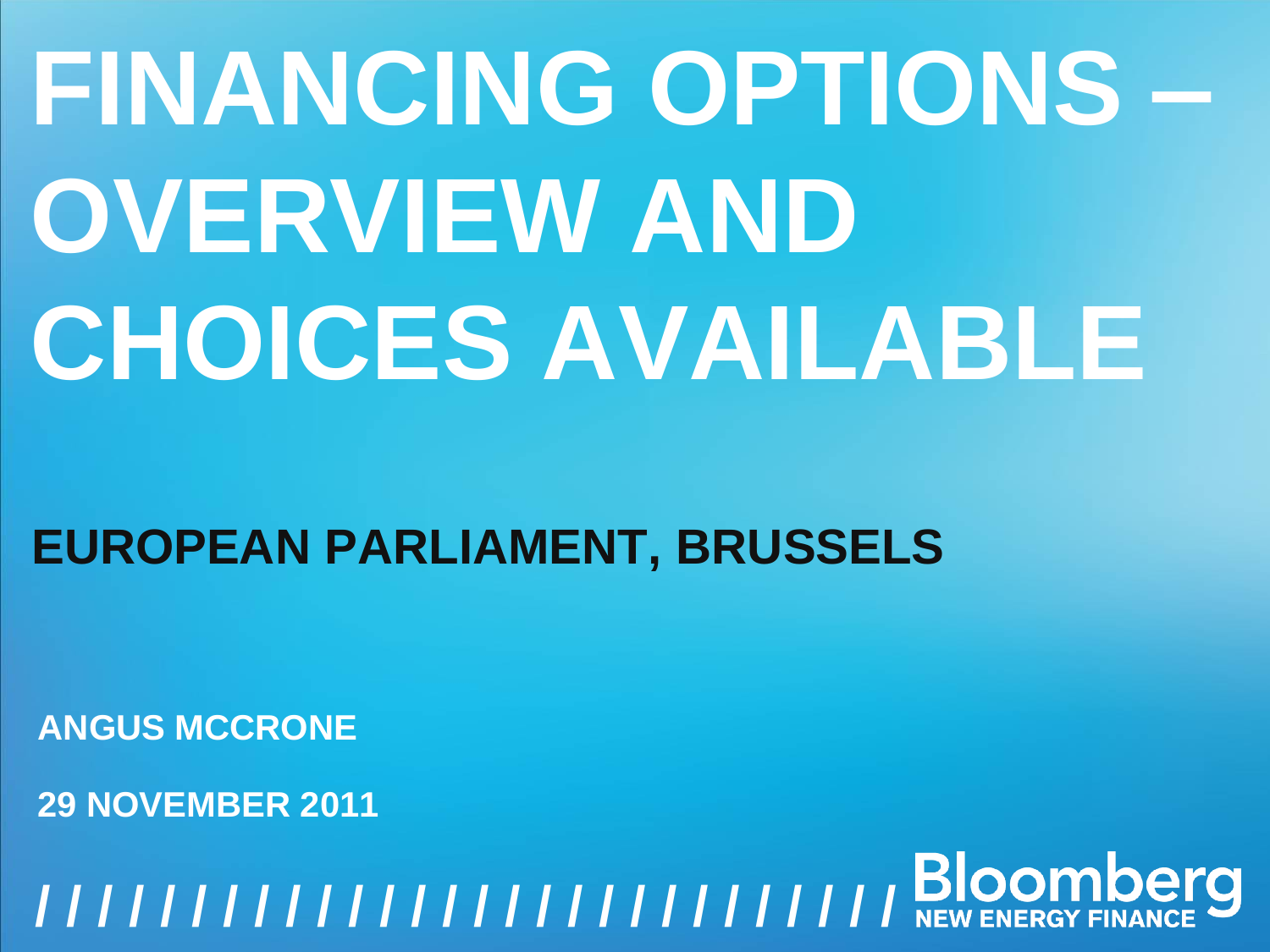#### **CONTENTS**

1. Clean energy investment trends

- 2. The staircase of prices and tariffs
- 3. Forecasts

4. Financing options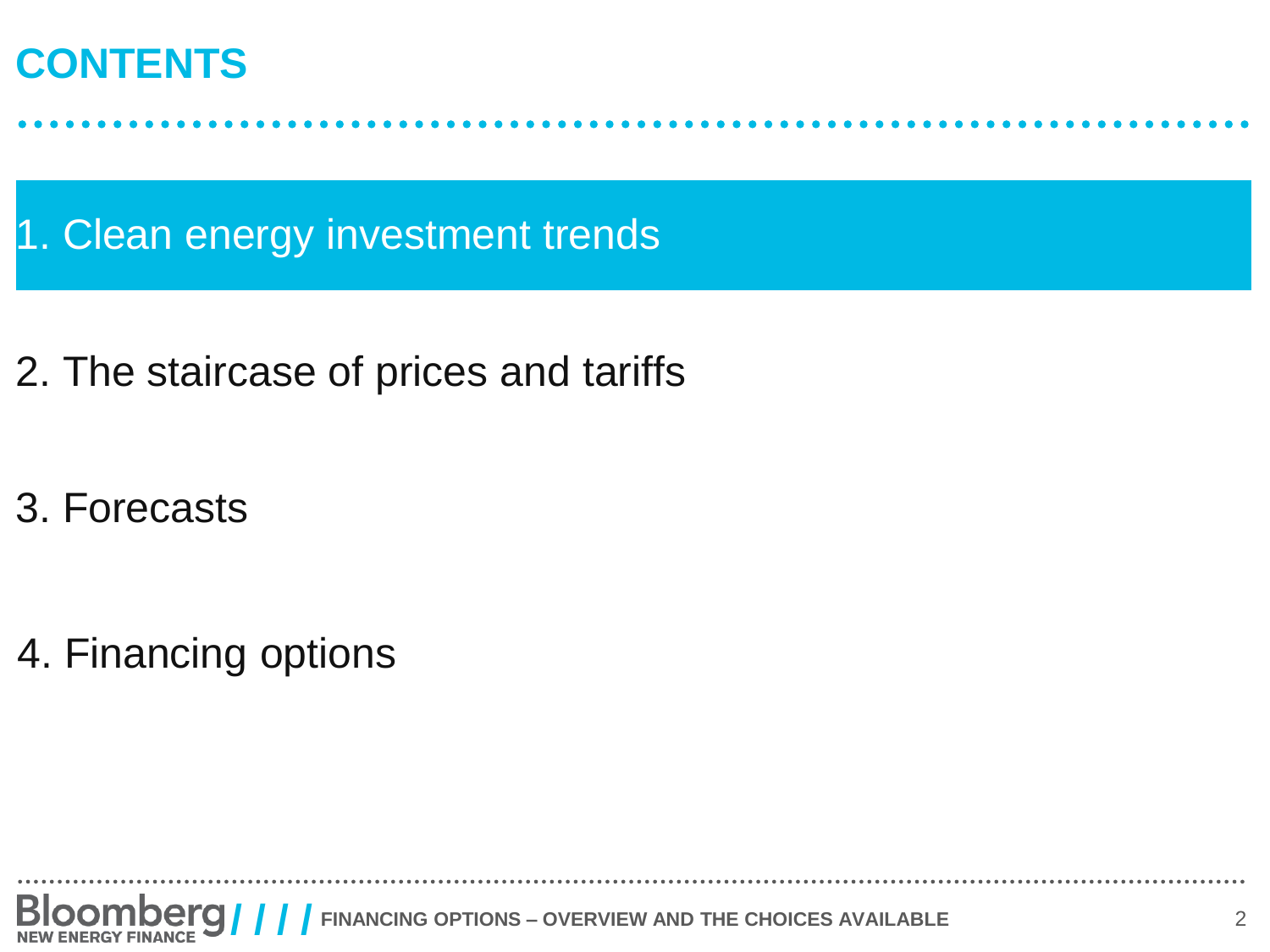#### **GLOBAL TOTAL NEW INVESTMENT IN CLEAN ENERGY** 2004–10 (\$BN)



Note: Includes corporate and government R&D, and small distributed capacity. Adjusted

for re-invested equity. Does not include proceeds from acquisition transactions

Source: Bloomberg New Energy Finance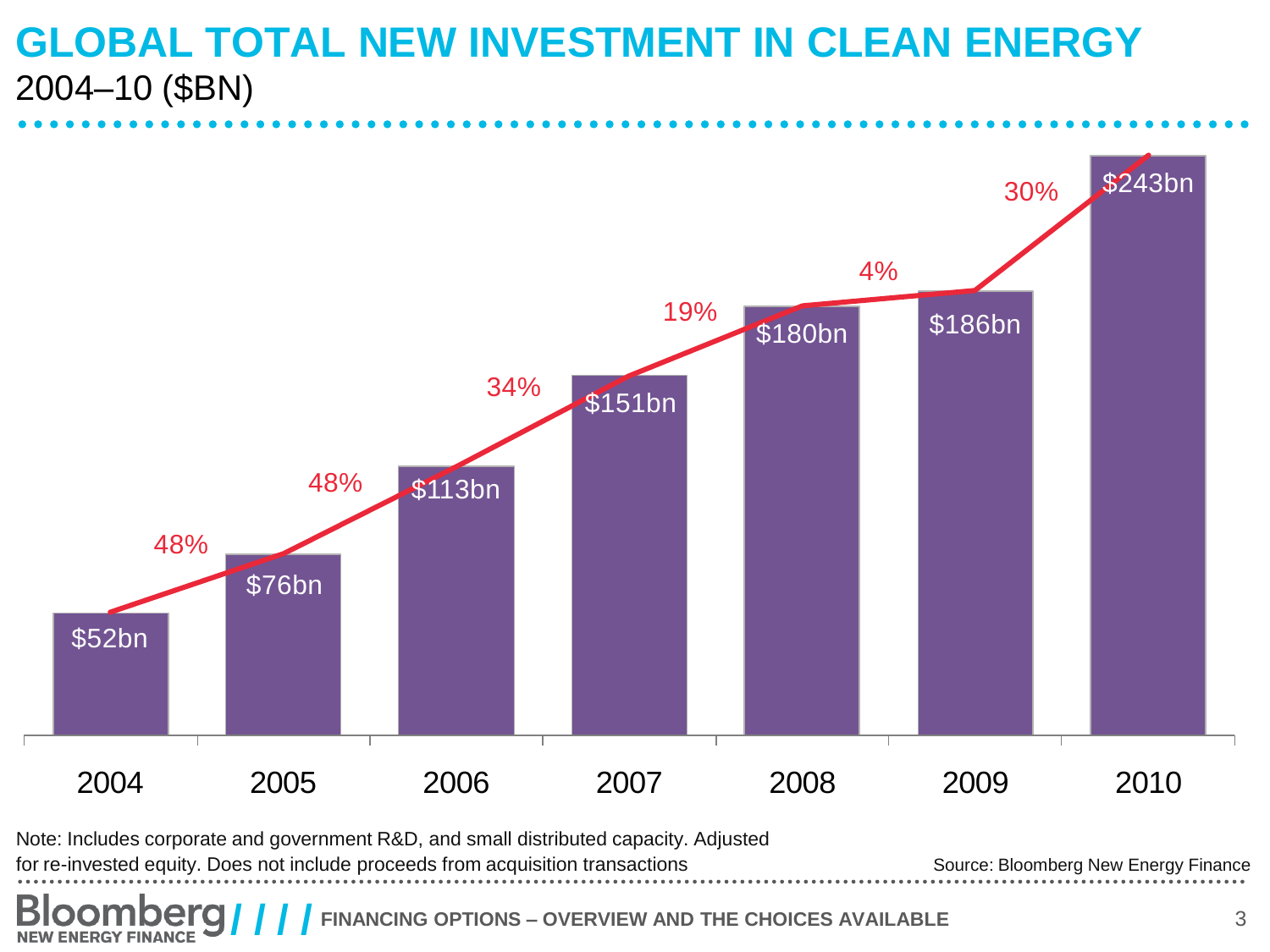#### **GLOBAL CLEAN ENERGY INVESTMENT TYPES AND FLOWS** 2010 (\$BN)



Note: SDC = small distributed capacity. Total values include estimates for undisclosed deals. Source: Bloomberg New Energy Finance

**FINANCING OPTIONS – OVERVIEW AND THE CHOICES AVAILABLE NEW ENERGY FINANCE**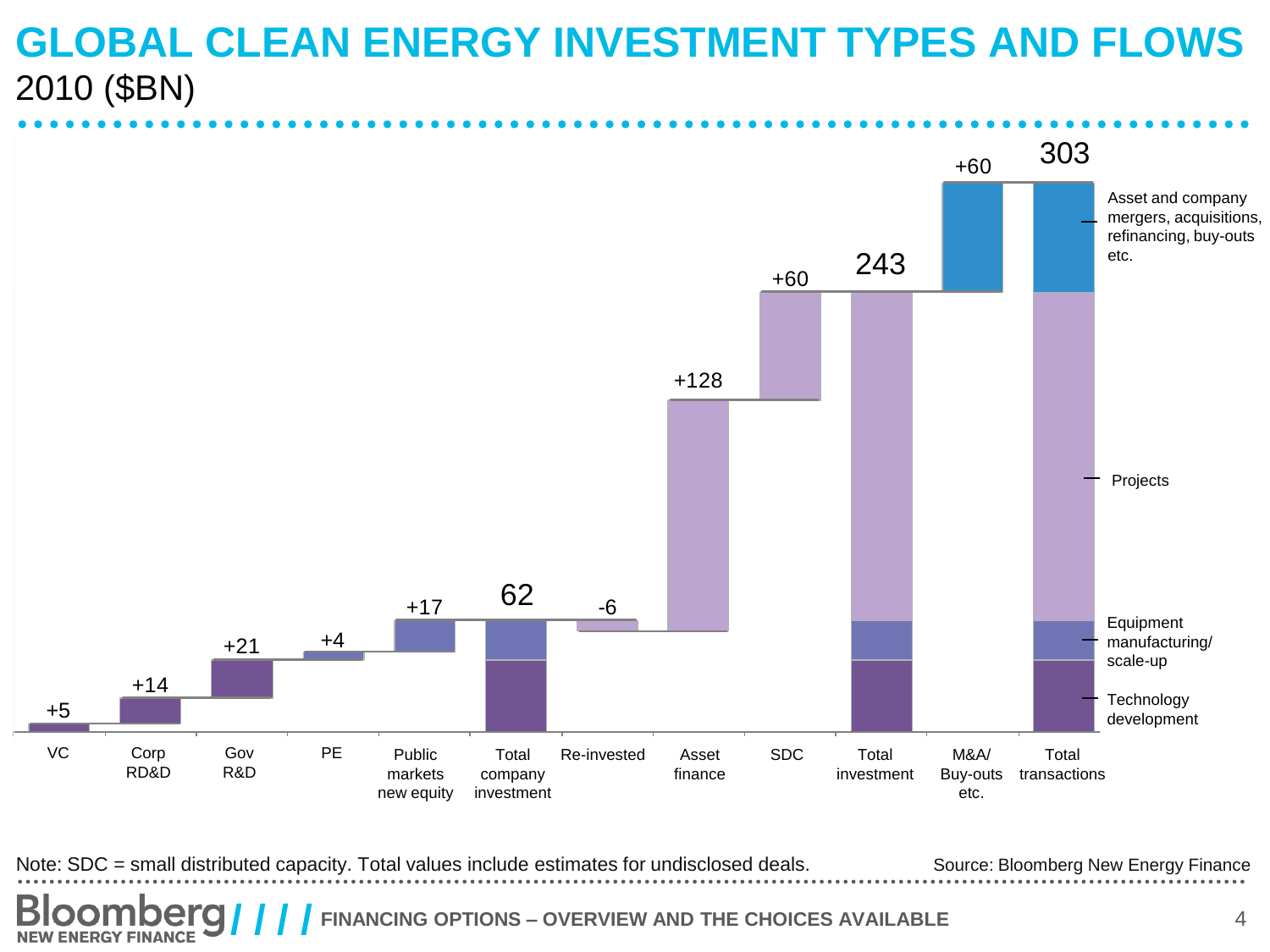#### **TOTAL NEW INVESTMENT IN CLEAN ENERGY BY REGION** 2007–10 (\$BN)



Note: Includes corporate and government R&D, and small distributed capacity. Adjusted

for re-invested equity. Does not include proceeds from acquisition transactions

Source: Bloomberg New Energy Finance

**BIOOMDEr**<br>NEW ENERGY FINANCE FINANCING OPTIONS – OVERVIEW AND THE CHOICES AVAILABLE **5**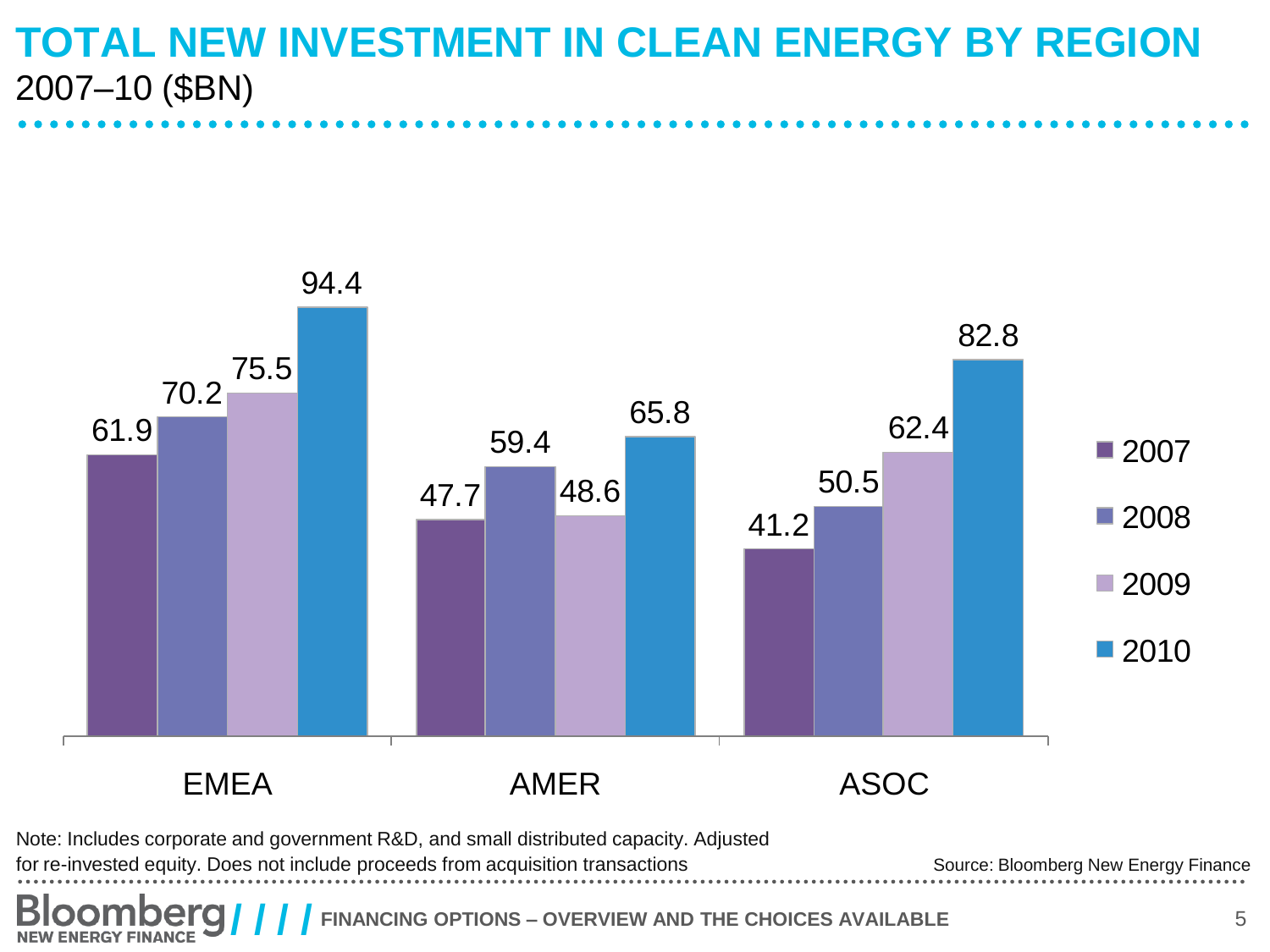# **EUROPEAN UNION - ASSET FINANCE PLUS SMALL-SCALE PROJECTS** 2007-10 (\$BN) 0<br>JI<br>80<br>80



FINANCING OPTIONS – OVERVIEW AND THE CHOICES AVAILABLE **6 ENERGY FINANCE**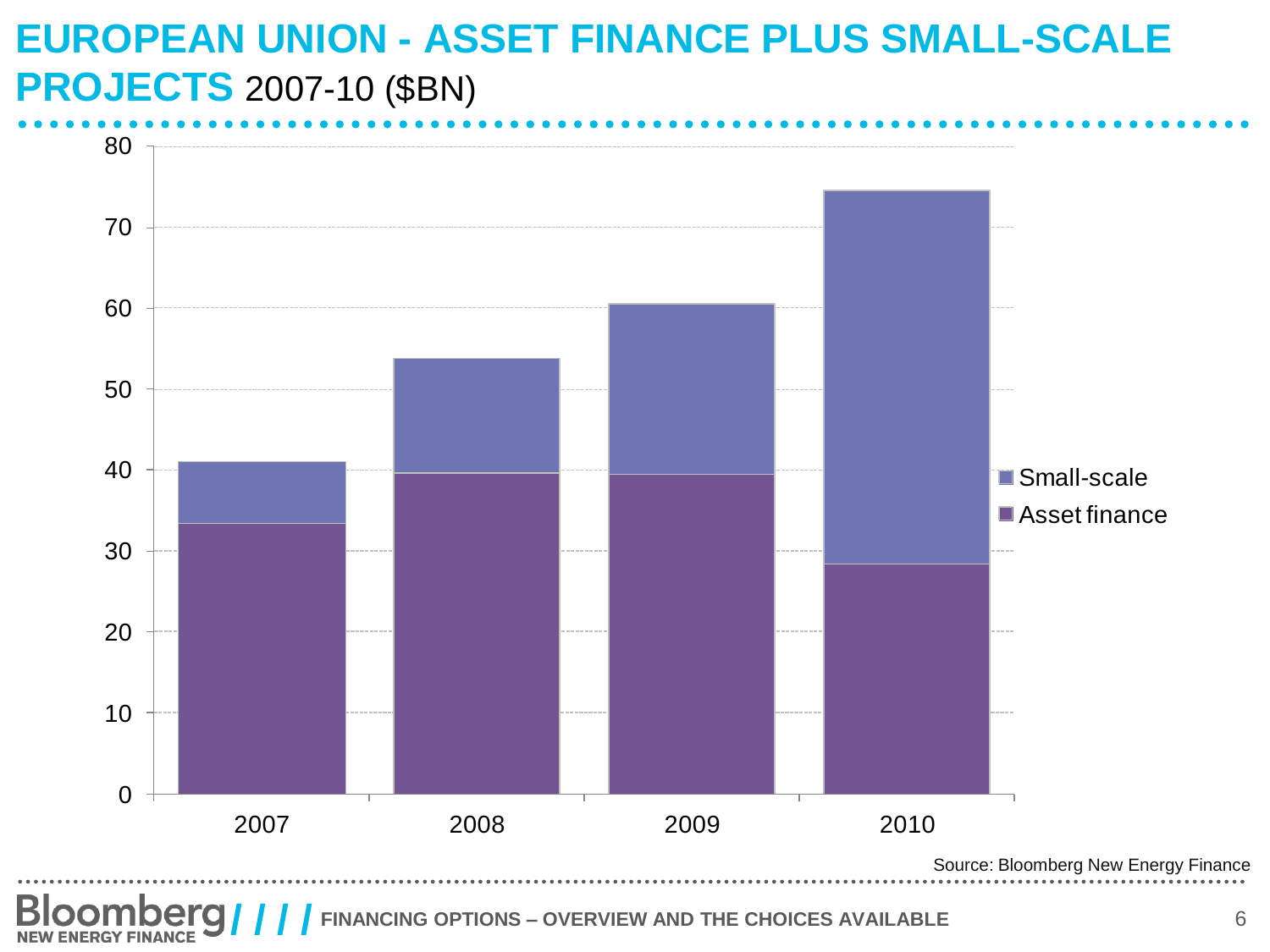#### **FINANCING OF NEW-BUILD UTILITY-SCALE ASSETS IN EUROPE: BY SECTOR,** Q1 2004–Q3 2011 (\$BN)



Source: Bloomberg New Energy Finance

**FINANCING OPTIONS – OVERVIEW AND THE CHOICES AVAILABLE** <sup>7</sup> **/ / / / NEW ENERGY FINANCE**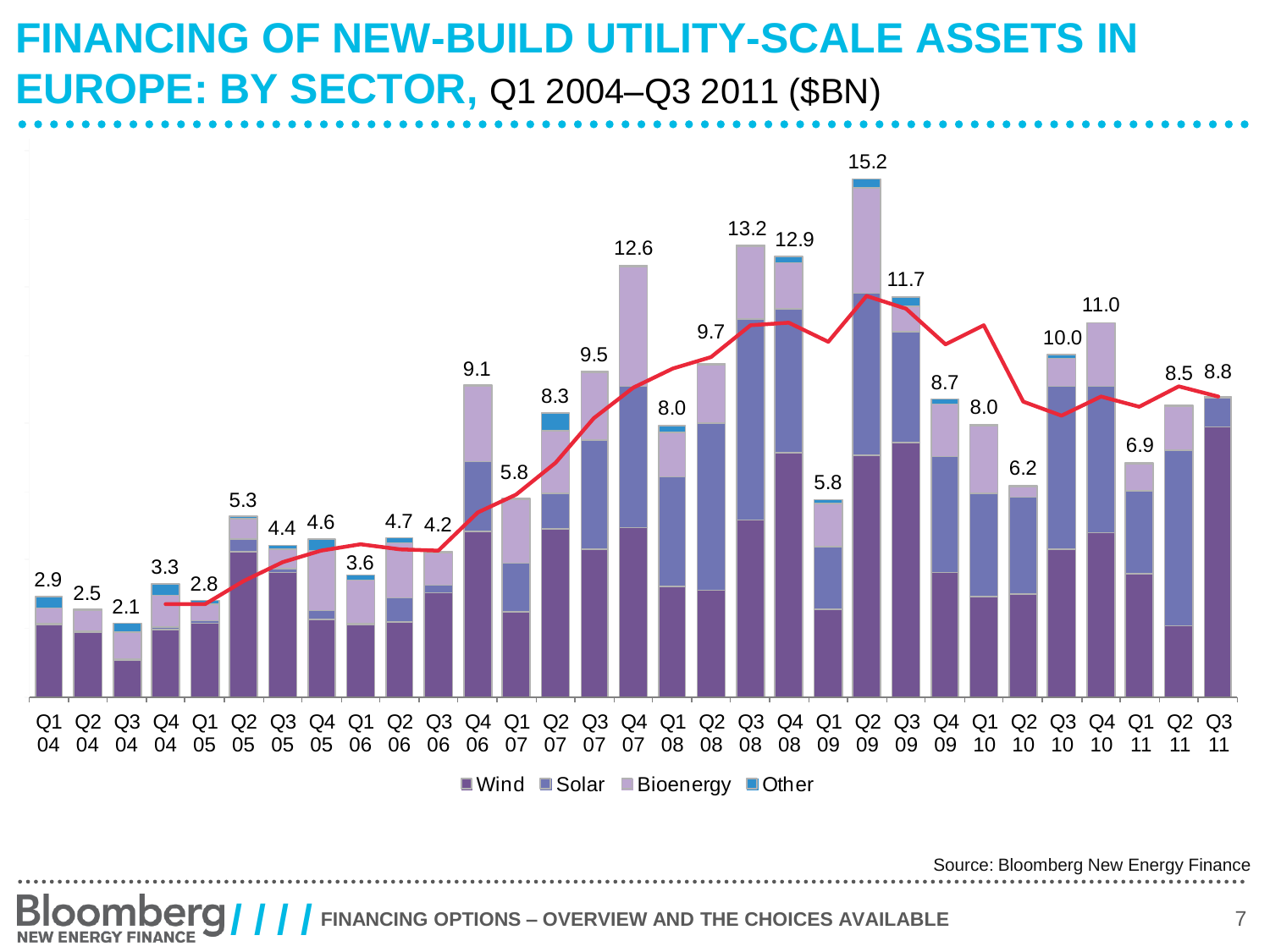#### **AUTUMN STORMS**



Source: Wikipedia Commons

**FINANCISCOM SET AND THE CHOICES AVAILABLE** 8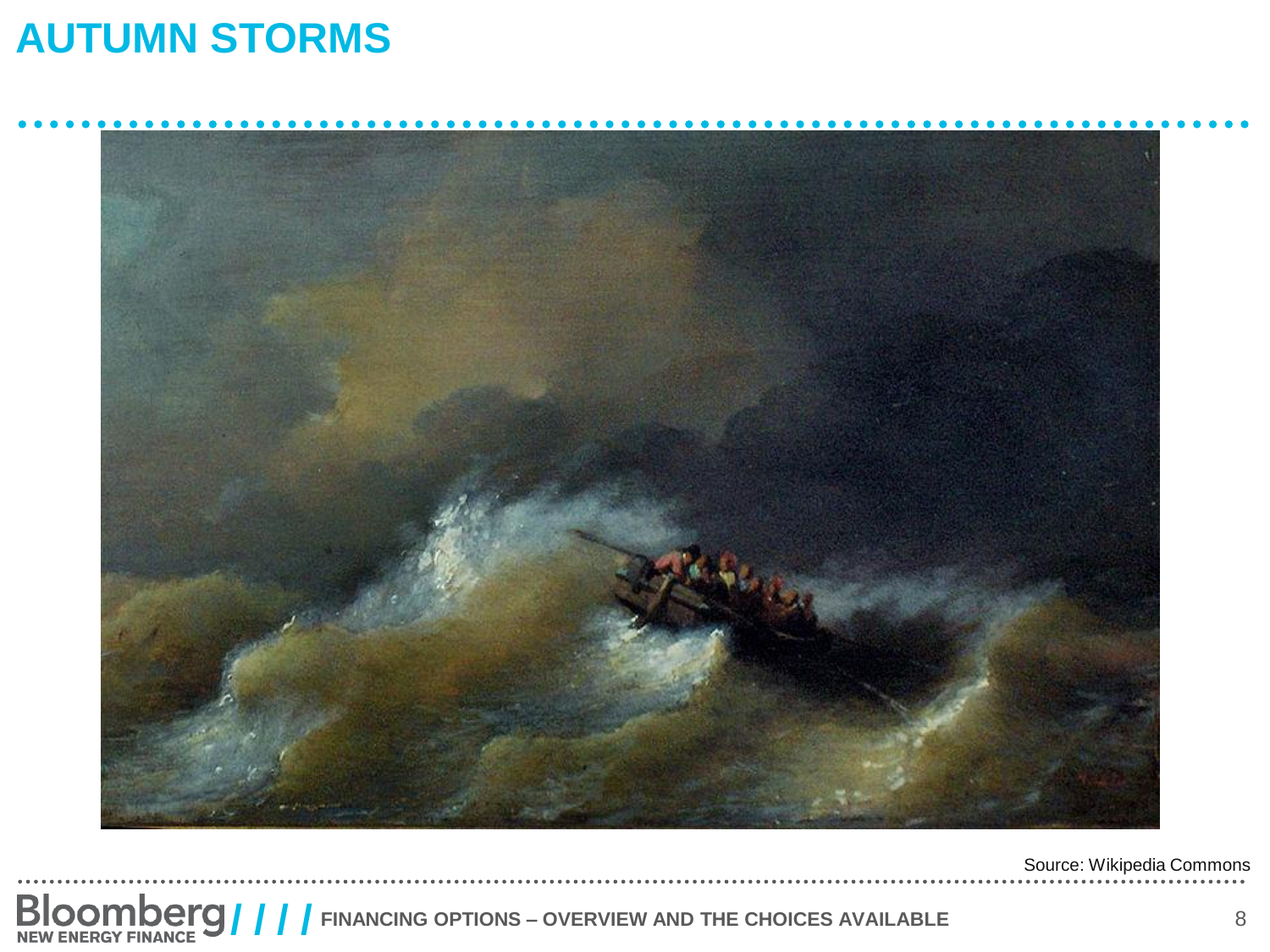#### **AUTUMN STORMS**

• Clean energy share prices fall 30% in first 10 months of 2011

- Solyndra, SpectraWatt, Evergreen Solar bankrupcies
- Spreads widen sharply on debt finance for wind and solar projects in Europe during the autumn
- Pressure on feed-in tariffs for PV
- Gas prices fall further, new shale gas discoveries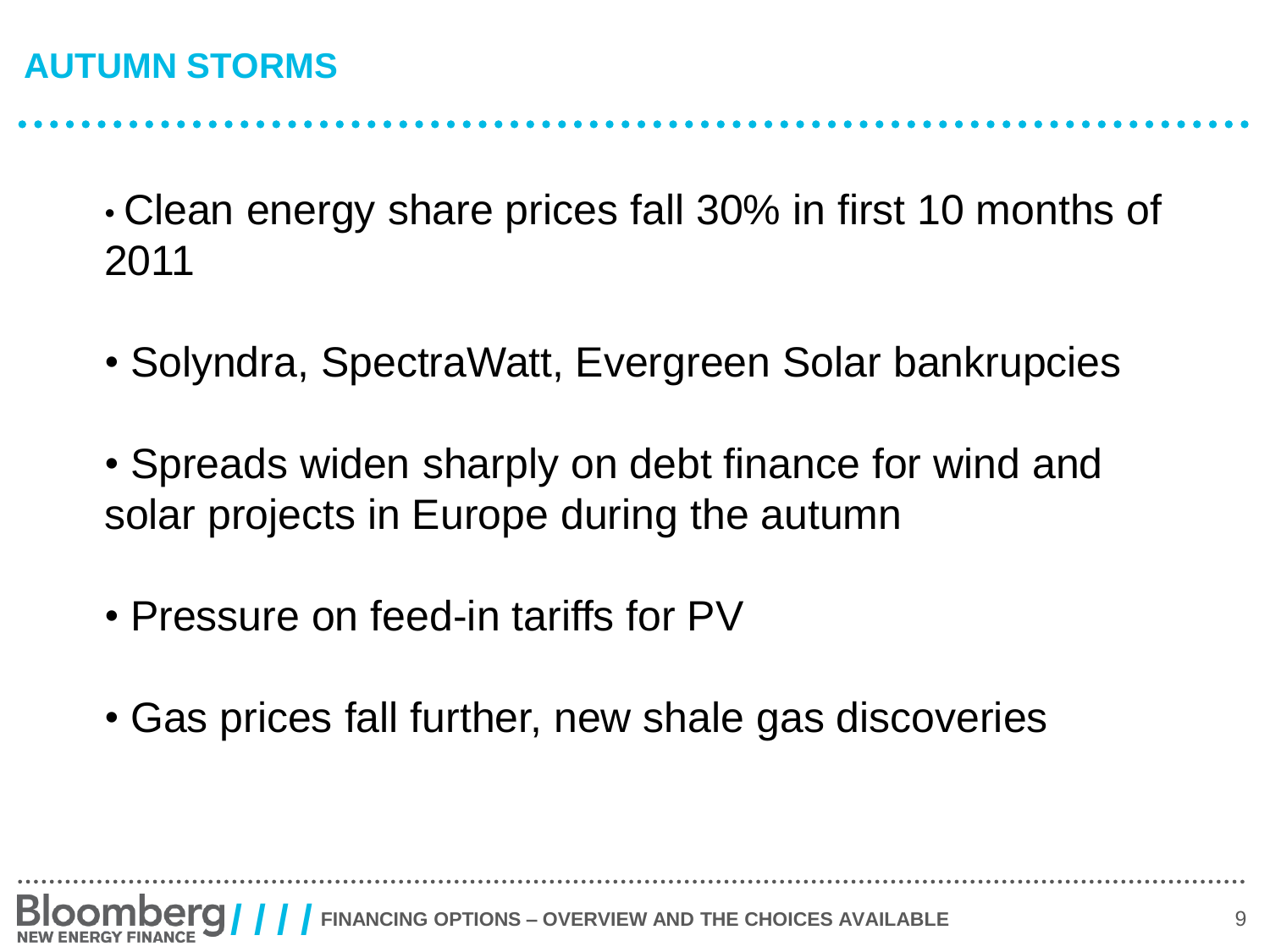#### **CONTENTS**

1. Clean energy investment trends

2. The staircase of prices and subsidies

- 3. Forecasts
- 4. Financing options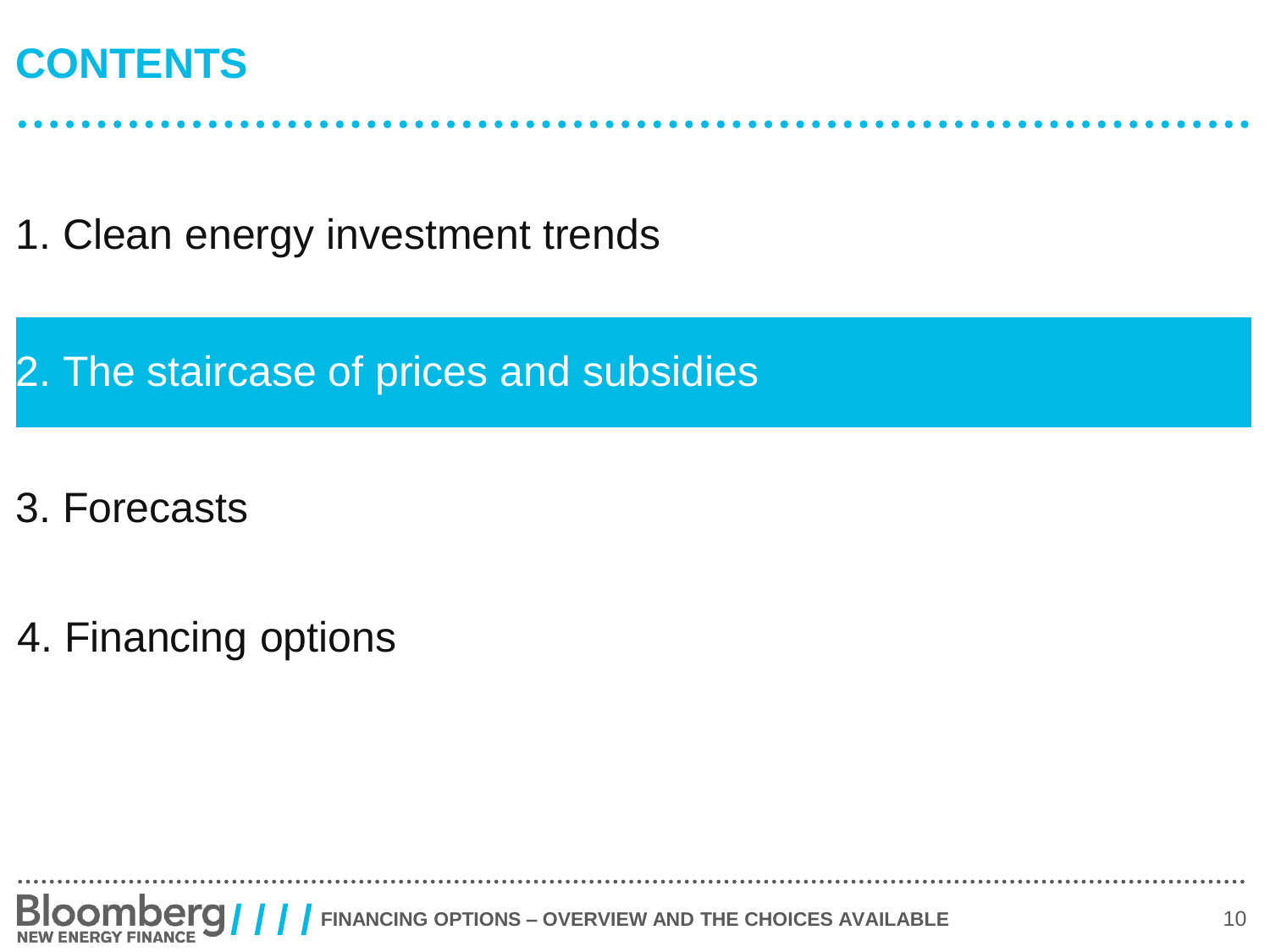#### **WHICH IS GOING DOWN FASTER – PRICES OR TARIFFS?**



Source: Wikimedia Commons

**FILOOMBETS //// FINANCING OPTIONS – OVERVIEW AND THE CHOICES AVAILABLE** 11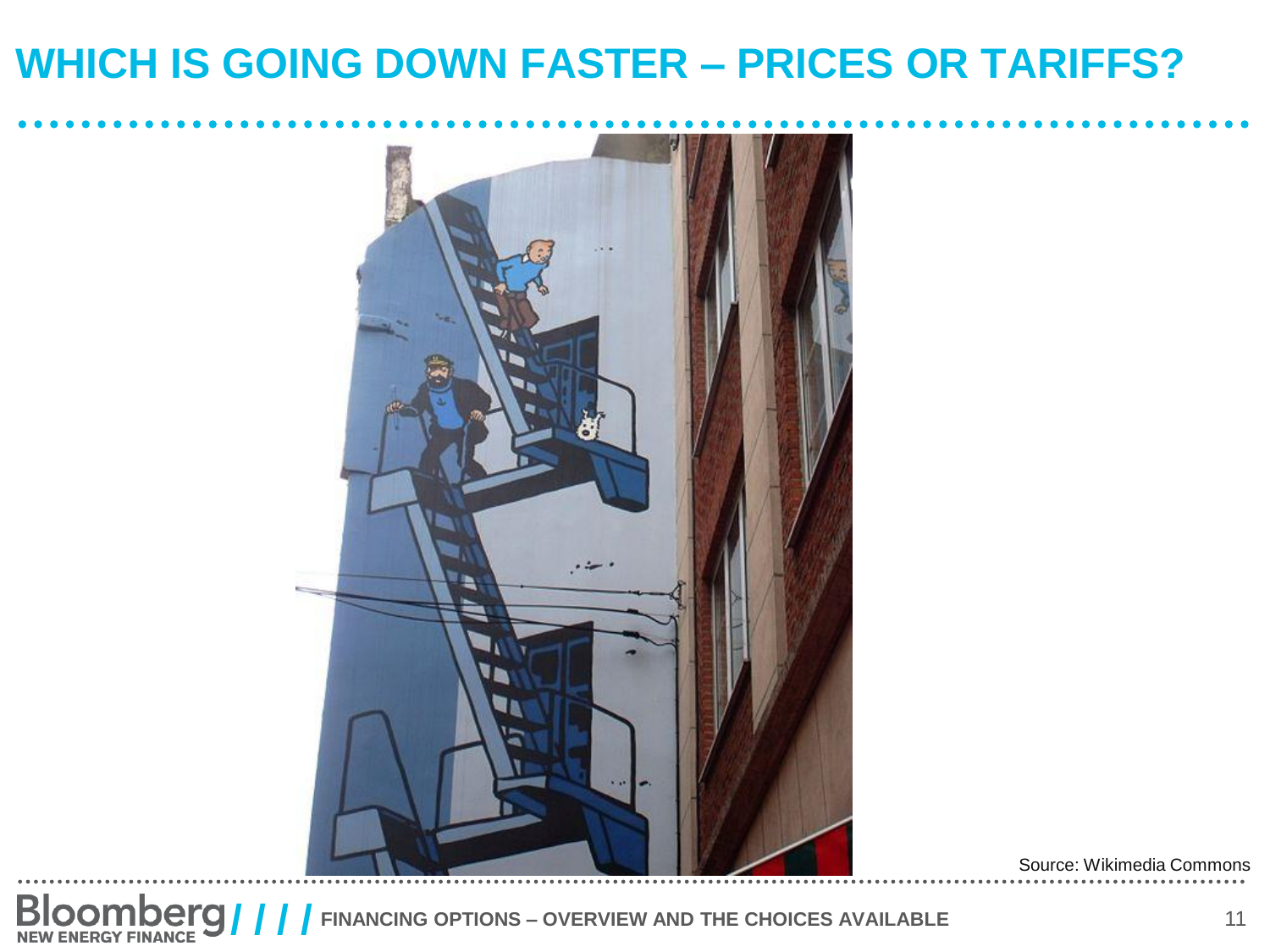# **ITALIAN FEED-IN TARIFFS, 2010-16 (EUR/MWH)**



current "feed-in premium" system to a true feed-in tariff system.

**NEW ENERGY FINANCE** 

**FINANCING OPTIONS – OVERVIEW AND THE CHOICES AVAILABLE** *FINANCING OPTIONS – 12* 

Source: Bloomberg New Energy Finance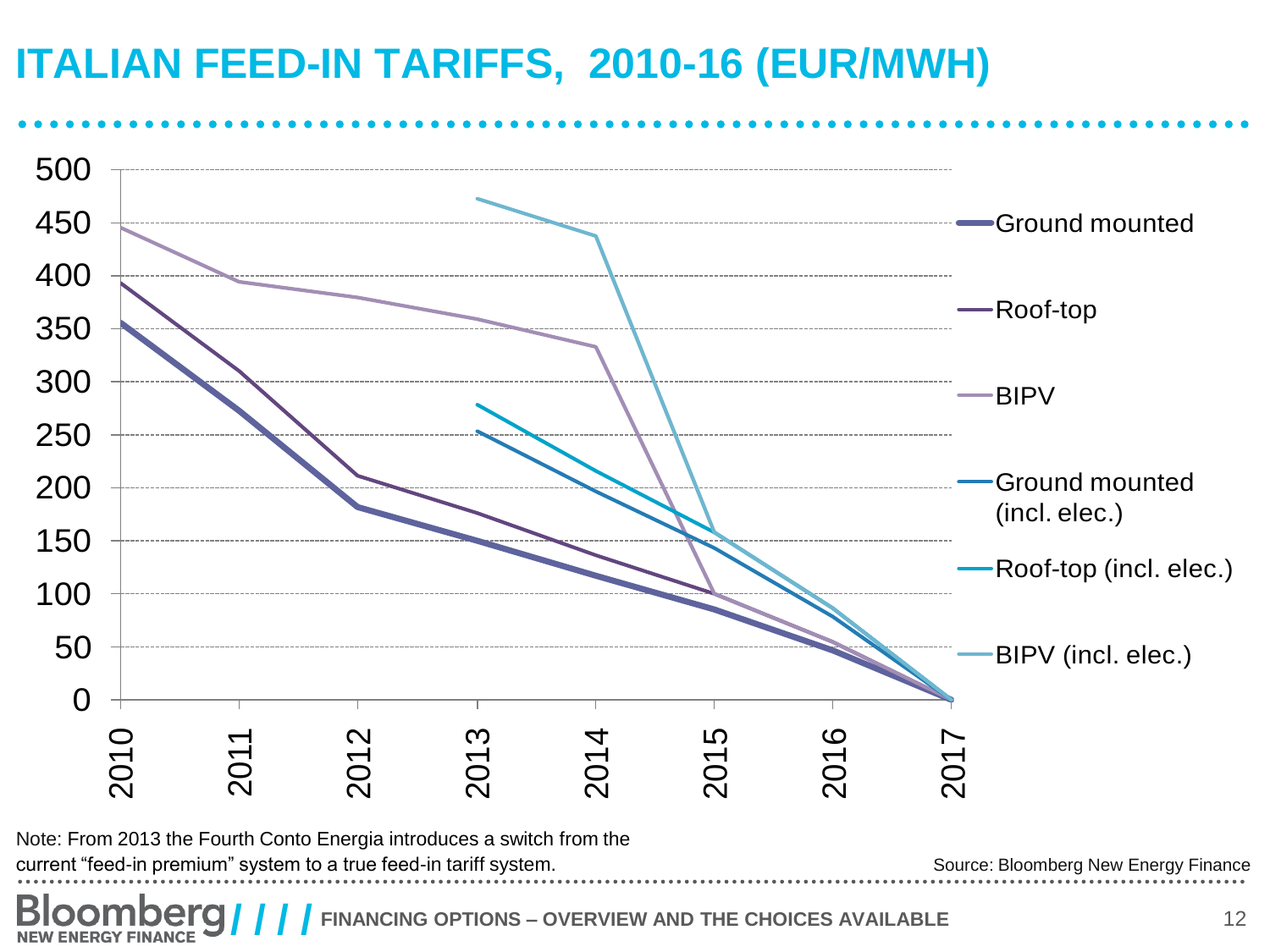## **LEVELISED COST OF ENERGY Q3 2011 (\$/MWH)**



Carbon forecasts from the BNEF European Carbon Model with a 2020 horizon \$74/tCO2. Coal and nat gas prices from the US Department of Energy EIA Annual Energy Outlook 2011. % change represents change in mid from Q2 2011.

Source: Bloomberg New Energy Finance

**FINANCING OPTIONS – OVERVIEW AND THE CHOICES AVAILABLE** 13 **NEW ENERGY FINANCE**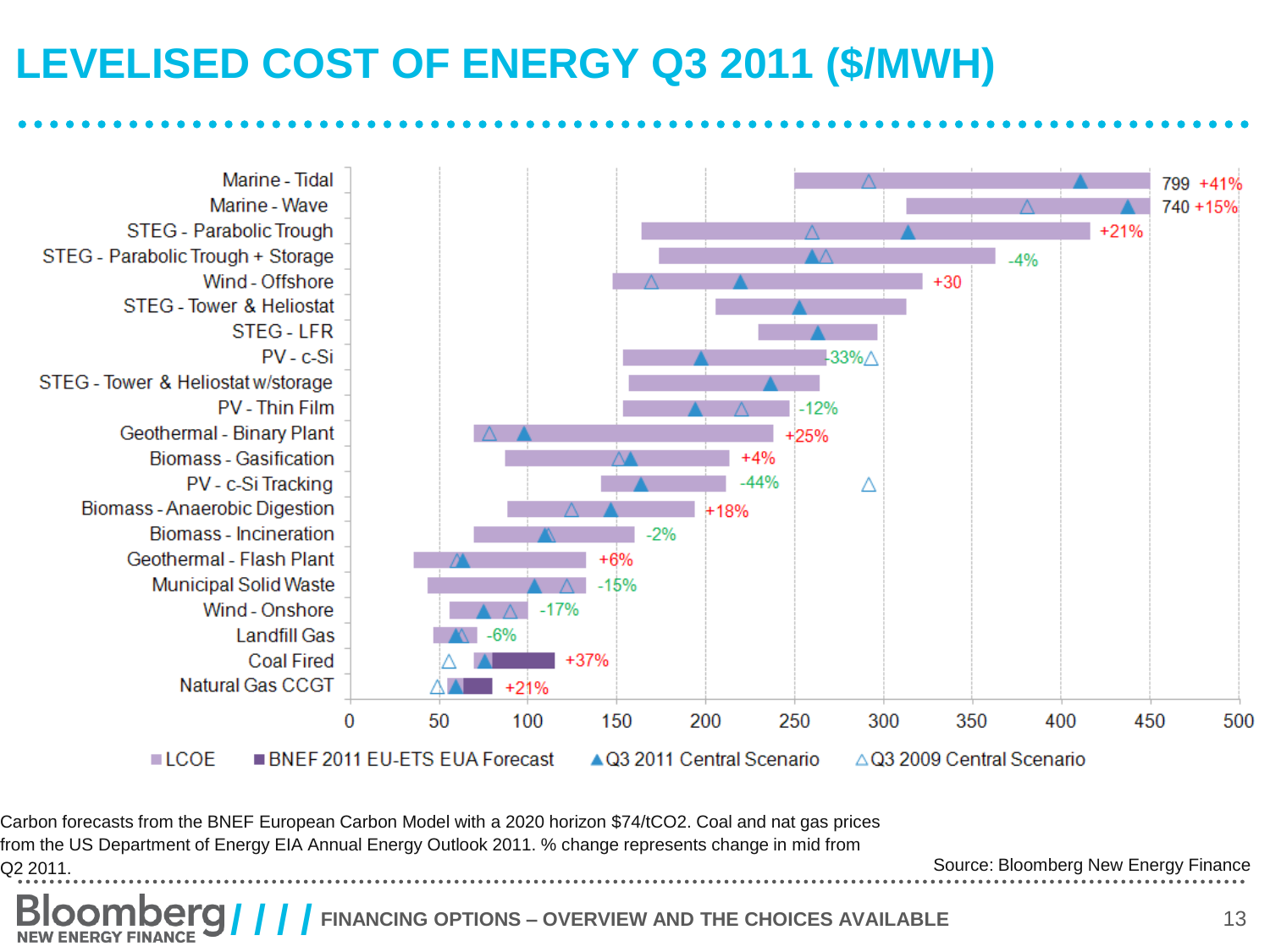#### **CONTENTS**

1. Global clean energy new investment overview

2. The staircase of tariffs and prices

#### 3. Forecasts

4. Financing options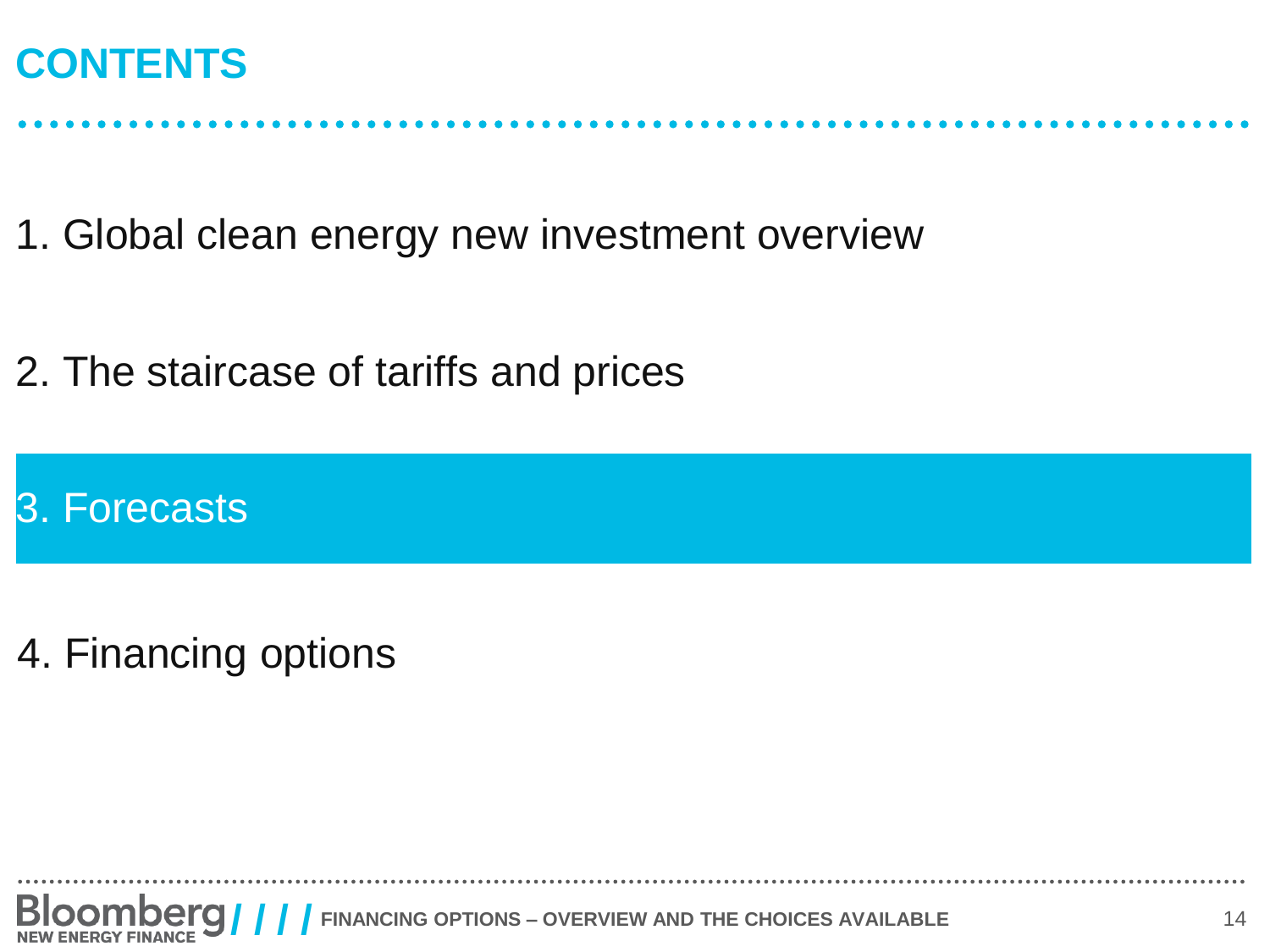#### **LONGER-TERM: WORLD INSTALLED RENEWABLE POWER CAPACITY (GW) – IEA AND BNEF**



**FINANCING OPTIONS – OVERVIEW AND THE CHOICES AVAILABLE** 15 **ENERGY FINANCE**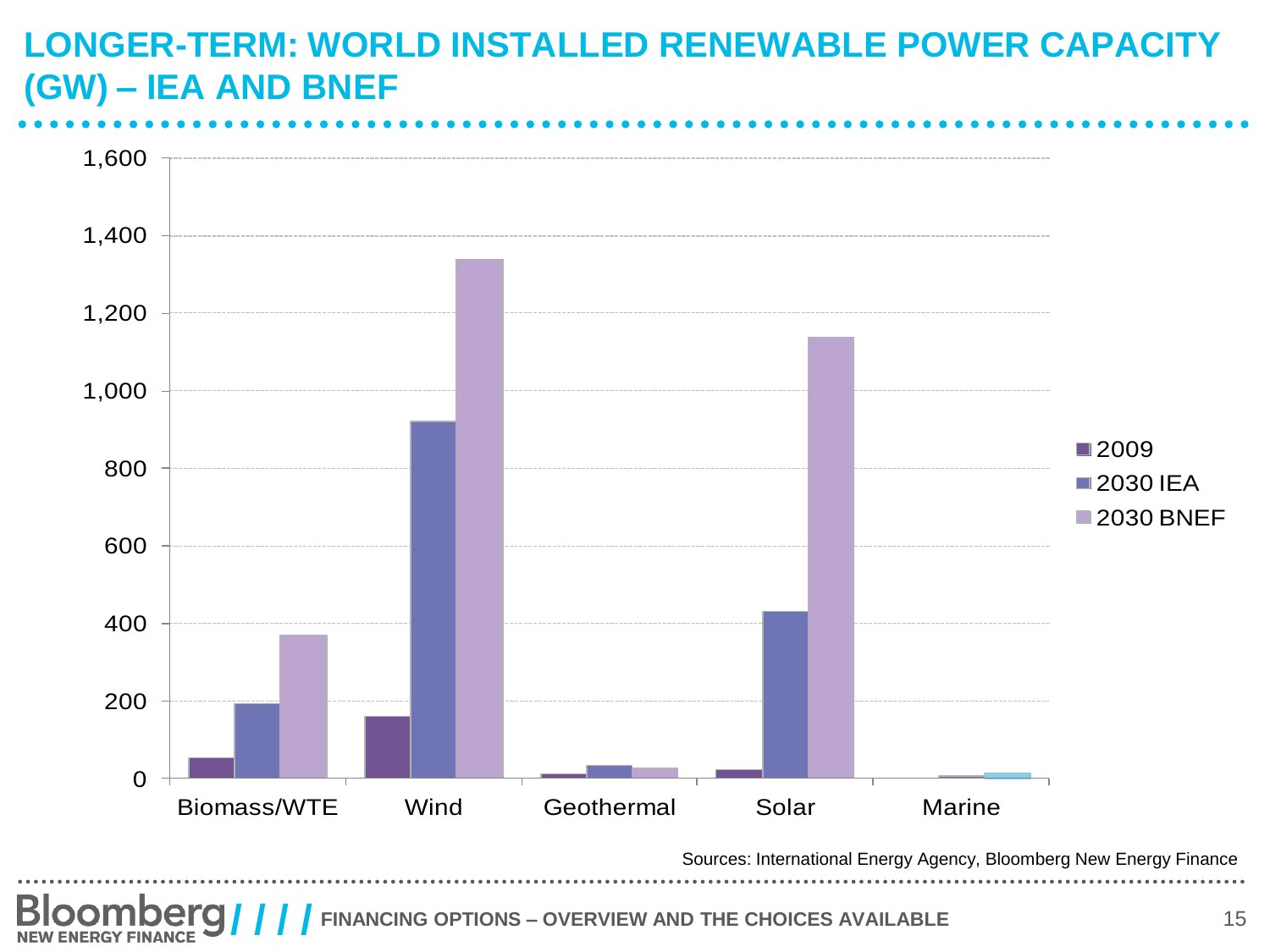#### **INVESTMENT VOLUMES IN EU RENEWABLE ELECTRICITY SECTOR, 2011-2020 (EUR BN)**



Note: Capex estimates include cost of project development, construction, equipment/materials.(O&M, cost of debt, other expenses excluded)

Source: Bloomberg New Energy Finance

**FINANCING OPTIONS – OVERVIEW AND THE CHOICES AVAILABLE** <sup>16</sup> **/ / / / NEW ENERGY FINANCE**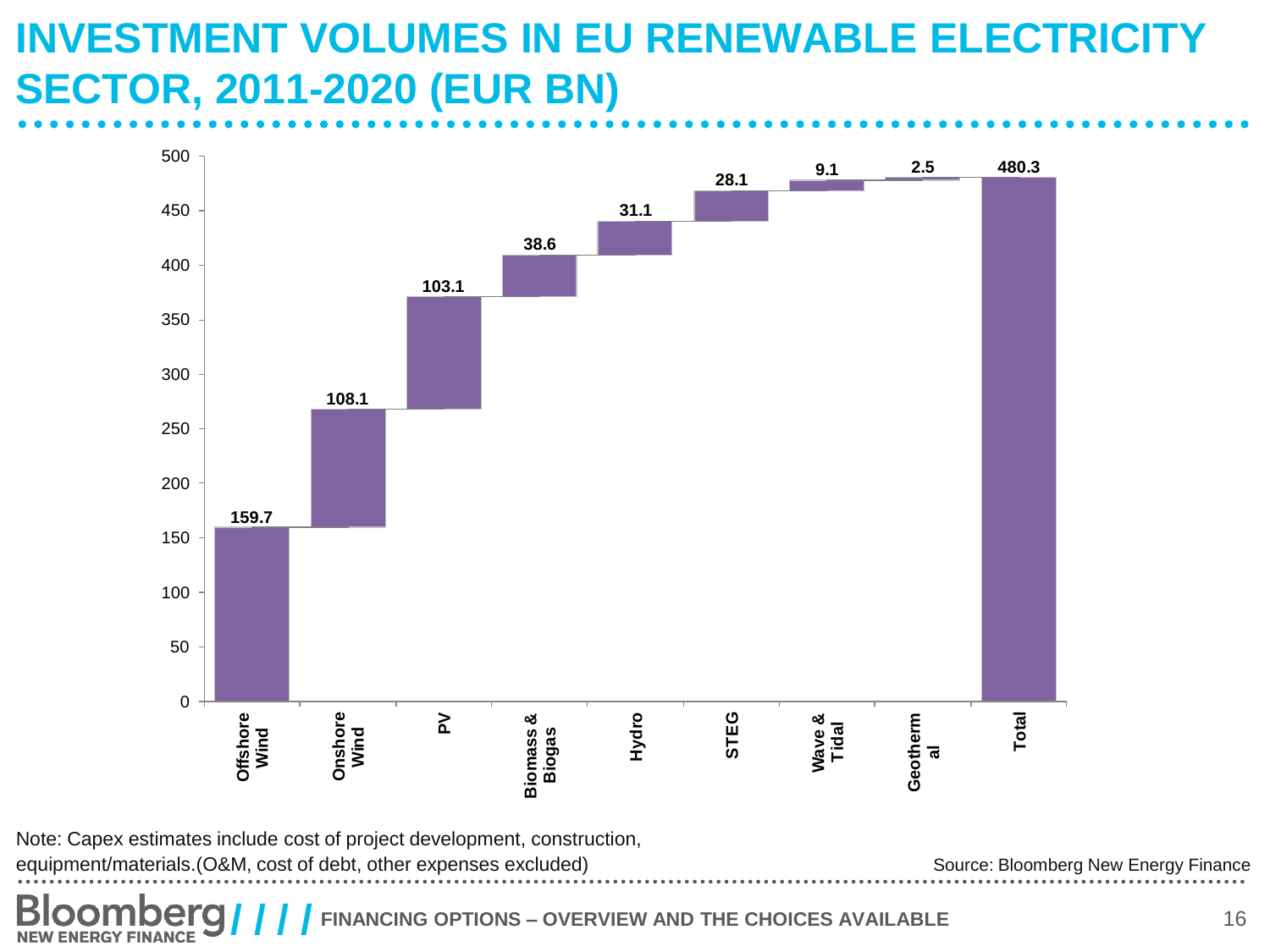#### **CONTENTS**

1. Global clean energy new investment overview

- 2. The staircase of prices and tariffs
- 3. Forecasts

4. Financing options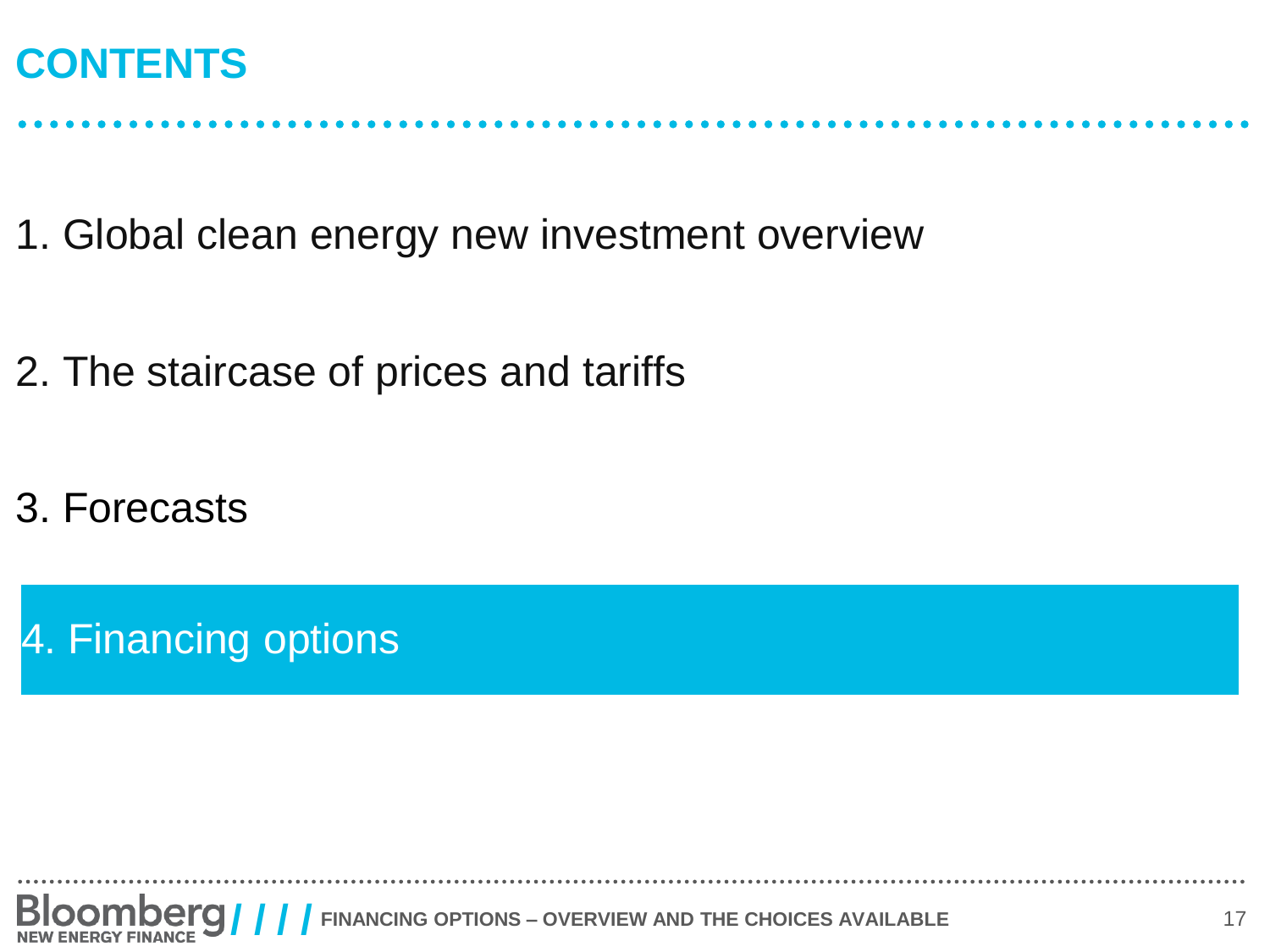#### **GLOBAL ASSET FINANCE OF CLEAN ENERGY BY TYPE,**  2010 (\$BN)



**FINANCING OPTIONS – OVERVIEW AND THE CHOICES AVAILABLE** 18 **ENERGY FINANCE**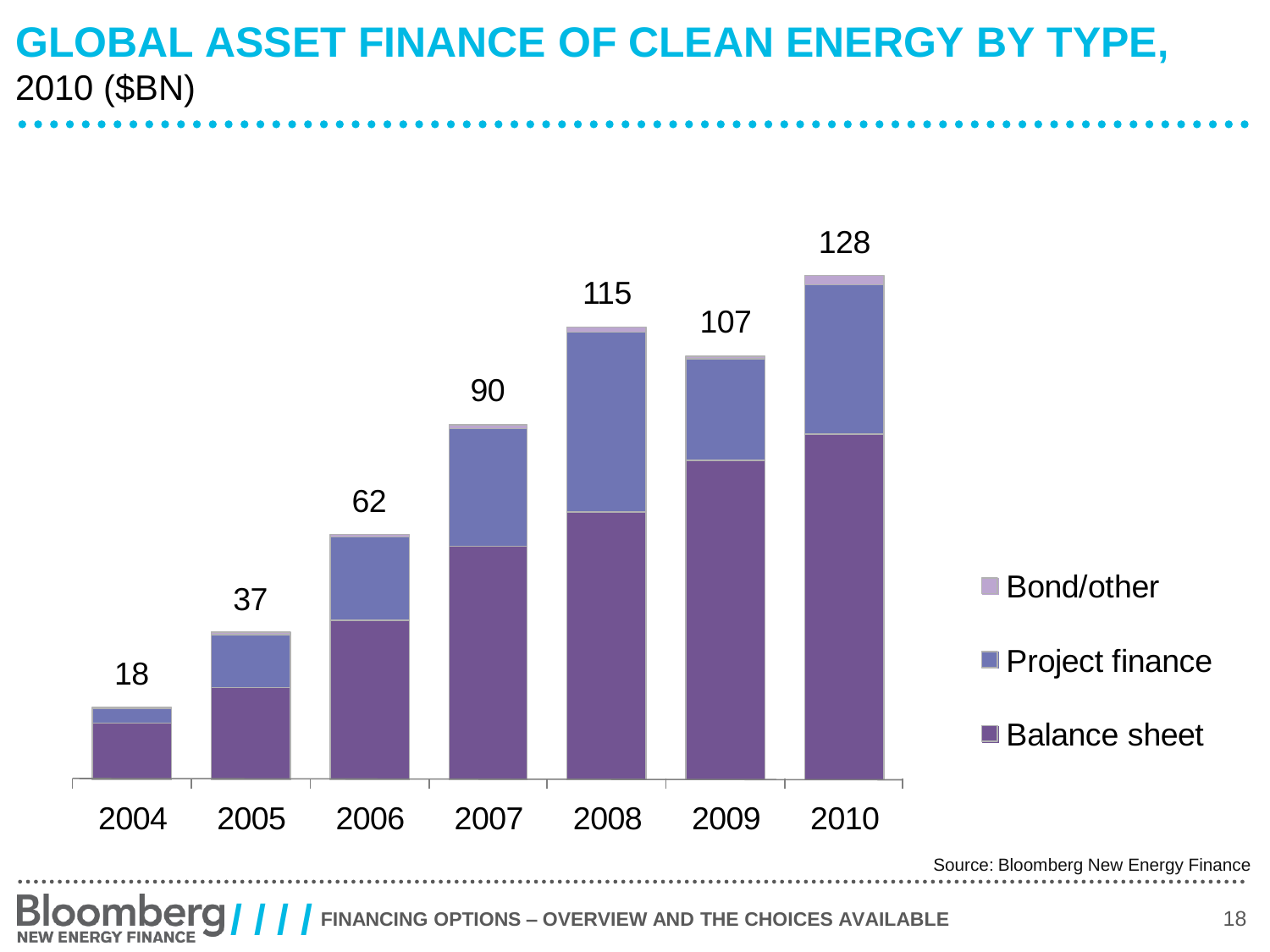## **ENTRY AND EXIT TIMINGS FOR EQUITY INVESTORS WITH TARGET RISK-ADJUSTED RETURNS,** %



Source: Bloomberg New Energy Finance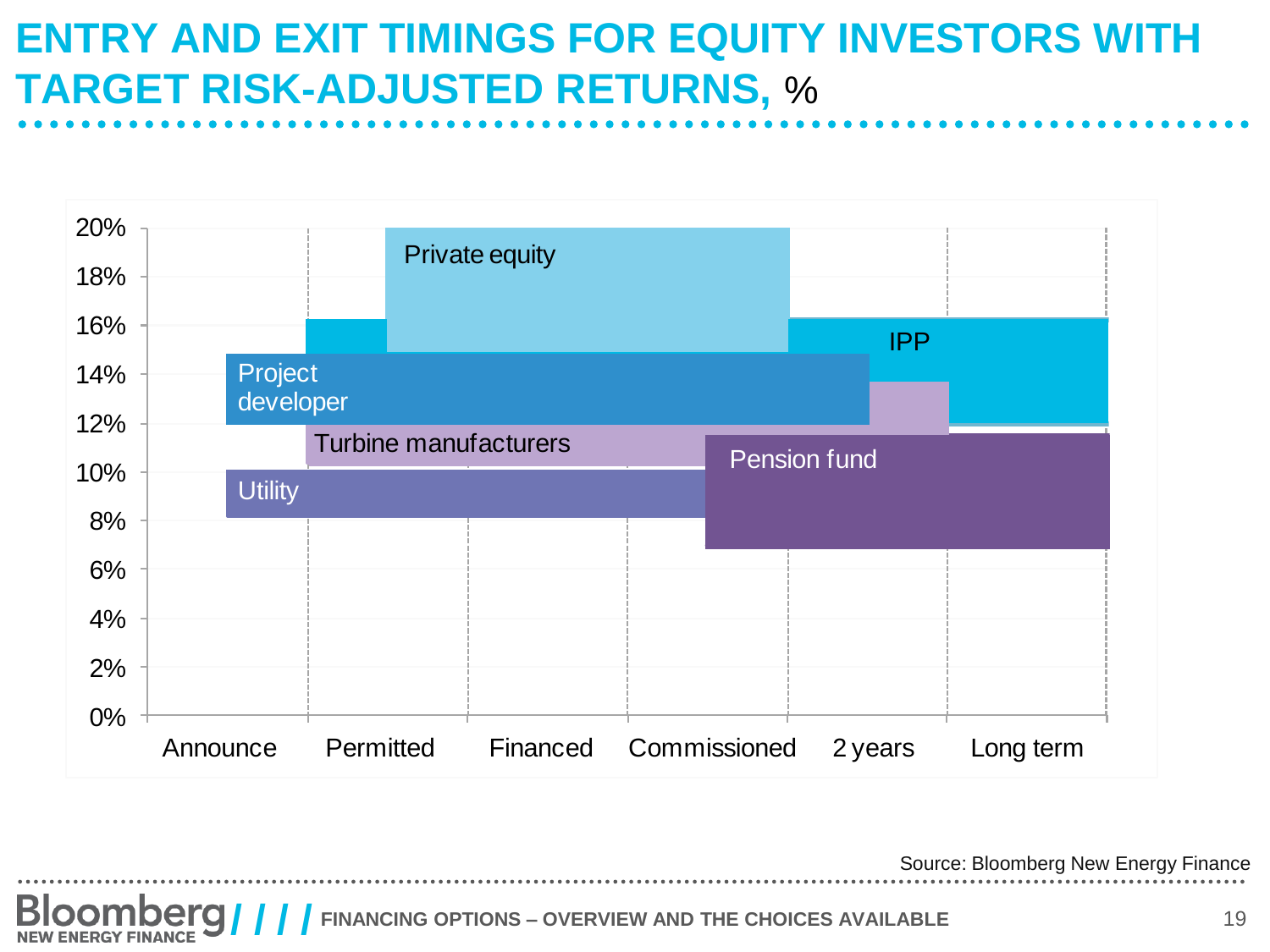## **DEVELOPMENT BANK FINANCING: 2007-2010, \$M**

| <b>Institution</b>      | 2007        | 2008           | 2009  | 2010   |
|-------------------------|-------------|----------------|-------|--------|
| EIB                     | 1,128       | 1,361          | 2,682 | 5,409  |
| <b>BNDES</b>            | 1,554       | 6,206          | 2,240 | 3,149  |
| <b>KfW</b>              | 697         | 968            | 1,207 | 1,525  |
| Asian Development Bank  | 121         | 208            | 612   | 819    |
| <b>World Bank Group</b> | 207         | 205            | 474   | 748    |
| China Development Bank  | 119         | 417            | 500   | 600    |
| <b>AFD</b>              | 254         | 141            | 245   | 294    |
| <b>AfDB</b>             | $\mathbf 0$ | $\mathbf 0$    | 68    | 108    |
| <b>OPIC</b>             | 19          | $\overline{0}$ | 121   | 95     |
| <b>EBRD</b>             | 47          | 365            | 189   | 482    |
| <b>IREDA</b>            | 94          | 68             | 87    | 115    |
| <b>NIB</b>              | 163         | 378            | 235   | 113    |
| <b>IDB</b>              | 128         | 662            | 264   | 83     |
| Total                   | 4,531       | 10,979         | 8,924 | 13,542 |

Source: Bloomberg New Energy Finance

**FINANCIST AND SET OF THE CHOICES AVAILABLE** 20 *PERFET FINANCE 20*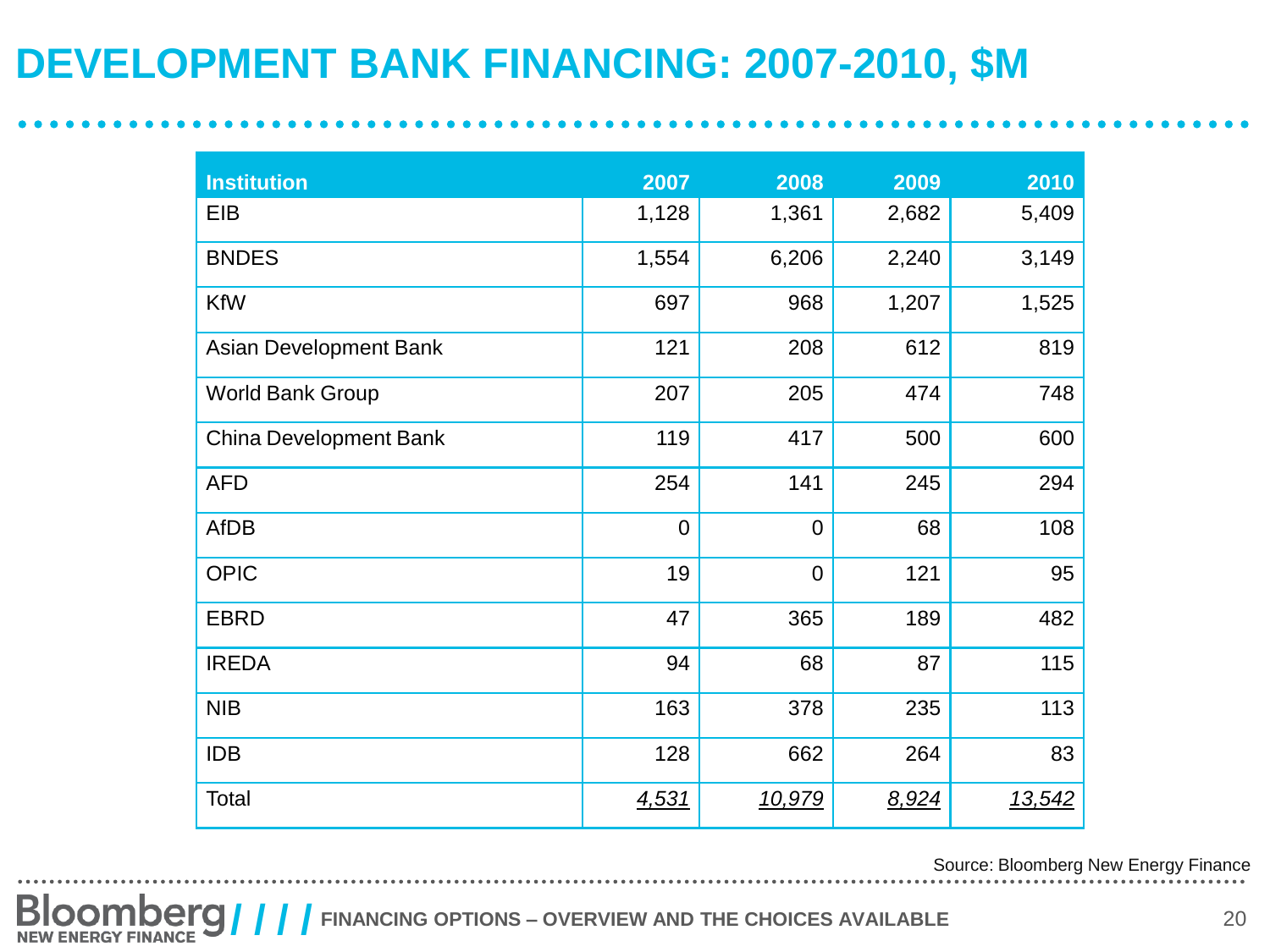#### **FINANCING MECHANISMS**

• Development banks likely to remain important, and could become even more so

• Commercial bank project finance being restricted by euro area debt worries and Basel III, but Chinese banks have money

• Bond issues for projects: mixed fortunes – Breeze, SunPower

• Export credit agencies: important on big offshore wind, solar thermal projects – eg Thornton Bank, Acciona Termosolar

• Debt funds: a bank organises a fund to co-invest in projects, institutional investors put money into fund

- Green tax-efficient retail products
- Institutional refinancing of projects initially backed by banks

**FINANCING OPTIONS – OVERVIEW AND THE CHOICES AVAILABLE** 21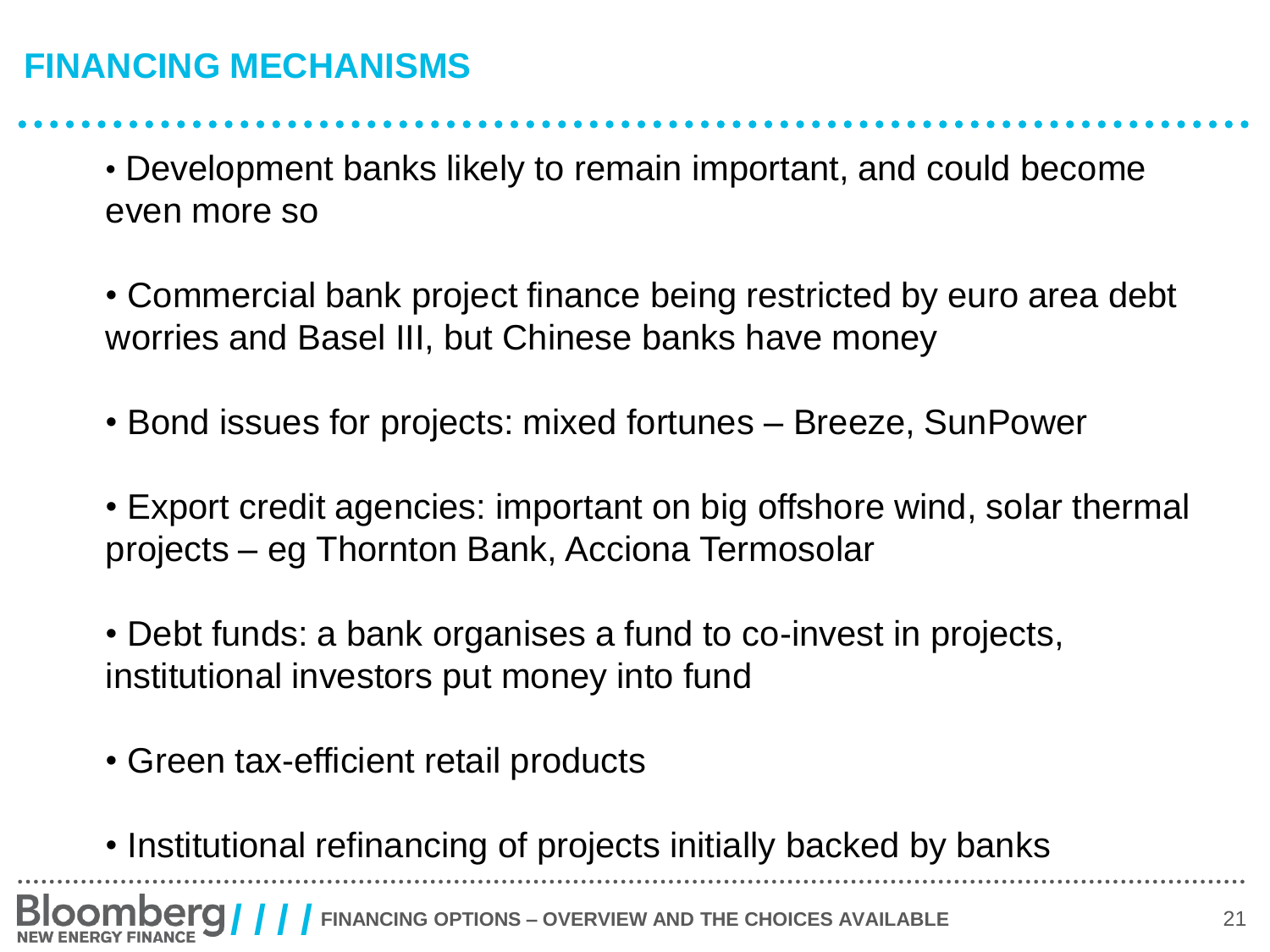#### **FINANCING OPTIONS – SPECIFIC IDEAS**

- Development banks: strengthen capital and increase focus on RE
- Commercial banks: government shareholders could prioritise RE
- Debt funds, institutional refinancing: key role for insurers
- Institutional investors, eg pension funds: regulation on holdings
- Green tax-efficient retail products: introduce tax incentives
- Micro-generation: leasing products from banks or utilities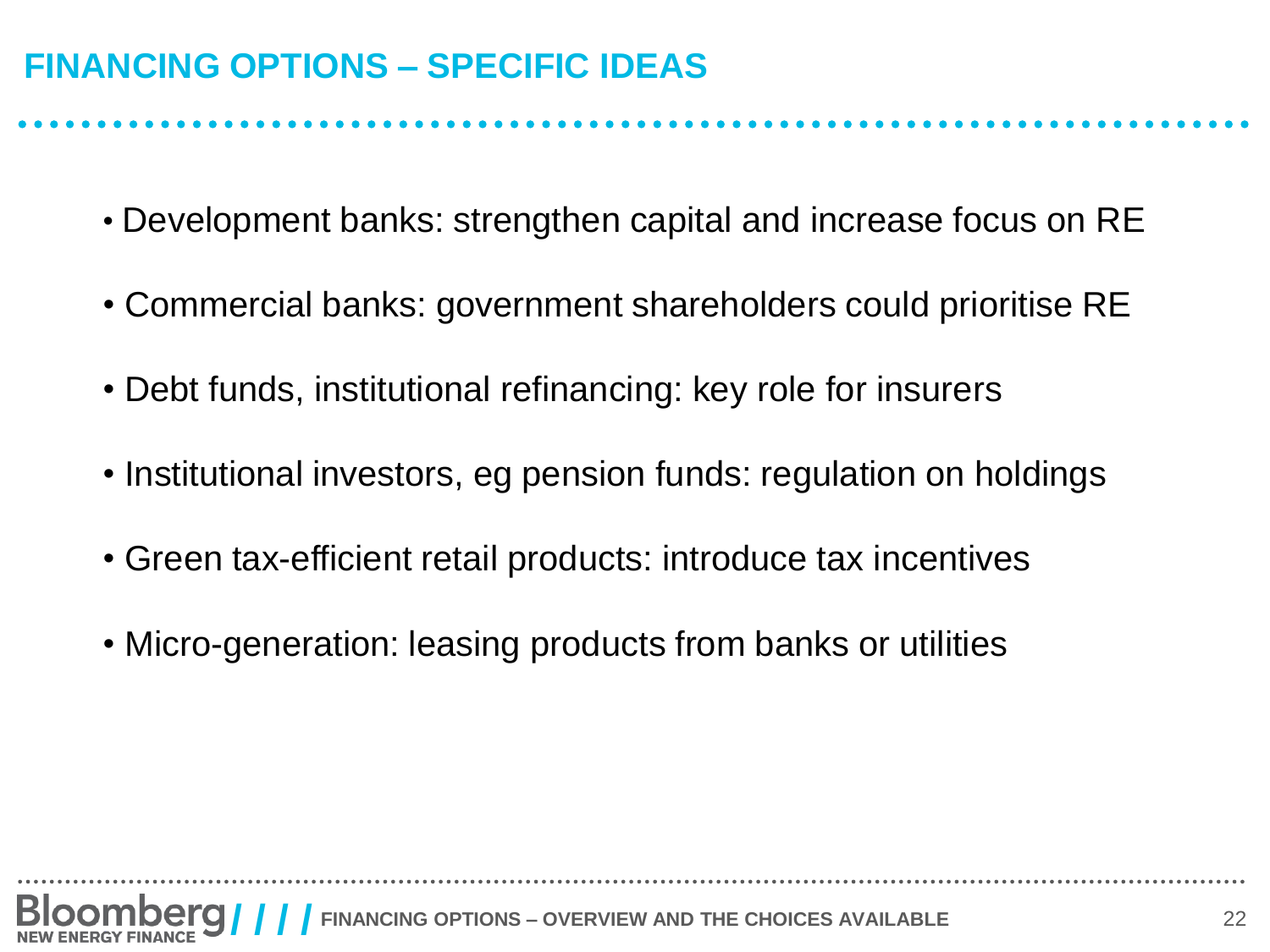## **COPYRIGHT AND DISCLAIMER**

This publication is the copyright of Bloomberg New Energy Finance. No portion of this document may be photocopied, reproduced, scanned into an electronic system or transmitted, forwarded or distributed in any way without prior consent of Bloomberg New Energy Finance.

The information contained in this publication is derived from carefully selected public sources we believe are reasonable. We do not guarantee its accuracy or completeness and nothing in this document shall be construed to be a representation of such a guarantee. Any opinions expressed reflect the current judgment of the author of the relevant article or features, and does not necessarily reflect the opinion of Bloomberg New Energy Finance. The opinions presented are subject to change without notice. Bloomberg New Energy Finance accepts no responsibility for any liability arising from use of this document or its contents. Bloomberg New Energy Finance does not consider itself to undertake Regulated Activities as defined in Section 22 of the Financial Services and Markets Act 2000 and is not registered with the Financial Services Authority of the UK.